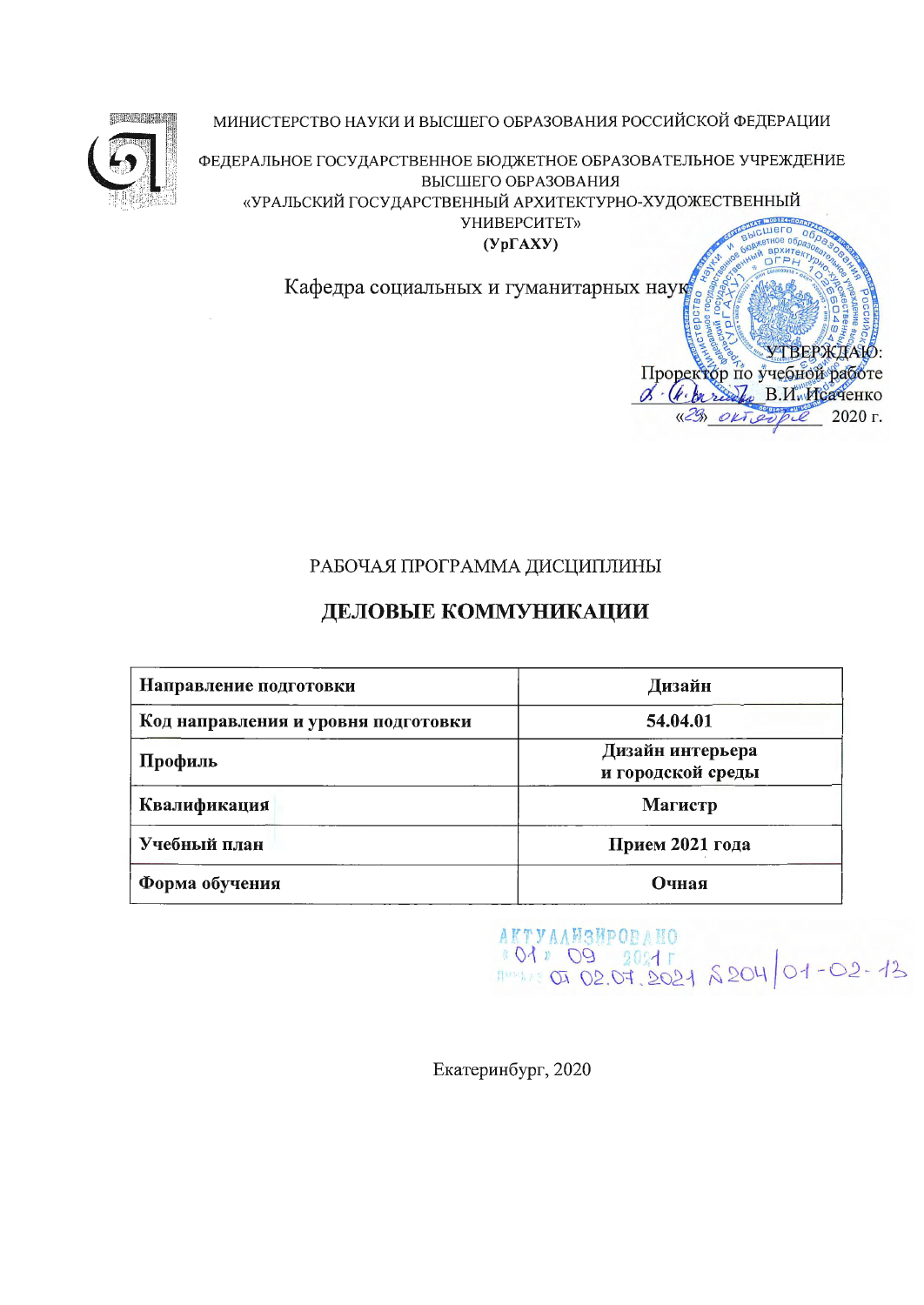#### $\mathbf{1}$ ОБЩАЯ ХАРАКТЕРИСТИКА ДИСЦИПЛИНЫ

#### ДЕЛОВЫЕ КОММУНИКАЦИИ

#### 1.1. Место дисциплины в структуре образовательной программы, связи с другими дисциплинами:

Дисциплина ДЕЛОВЫЕ КОММУНИКАЦИИ входит  $\mathbf{B}$ обязательную часть образовательной программы. Дисциплина базируется на знаниях, умениях и навыках, сформированных в результате освоения студентами предшествующих гуманитарных дисциплин: «Современные проблемы дизайна и искусства», «Деловой иностранный язык». Параллельно изучается такая гуманитарная дисциплина как «Педагогика творческого образования», «Презентационные технологии». Результаты изучения дисциплины будут использованы при осуществлении профессиональной деятельности.

#### $1.2.$ Краткий план построения процесса изучения дисциплины:

изучения дисциплины включает лекции, практические занятия Процесс  $\overline{u}$ самостоятельную работу. Основные формы интерактивного обучения: лекция с элементами эвристической беседы, case-study, деловая игра. В ходе изучения дисциплины студенты выполняют реферат и творческую работу.

Форма заключительного контроля при промежуточной аттестации - экзамен. Для проведения промежуточной аттестации по дисциплине создан фонд оценочных средств.

Оценка по дисциплине носит интегрированный характер, учитывающий результаты оценивания участия студентов в аудиторных занятиях, качество и своевременность выполнения заданий самостоятельной работы и реферата, сдачи экзамена.

#### $1.3.$ Планируемые результаты обучения по дисциплине

Процесс изучения дисциплины направлен на формирование элементов следующих компетенций в соответствии с ФГОС ВО и ОПОП ВО по направлению подготовки 54.04.01 Дизайн:

|                          |                                                                                                                                                                                    | Таблица 1                                                                                                                                                                                                                                                                                                                                                                                                                     |
|--------------------------|------------------------------------------------------------------------------------------------------------------------------------------------------------------------------------|-------------------------------------------------------------------------------------------------------------------------------------------------------------------------------------------------------------------------------------------------------------------------------------------------------------------------------------------------------------------------------------------------------------------------------|
| Категория<br>компетенций | Код и наименование<br>компетенций                                                                                                                                                  | Индикаторы достижения компетенций                                                                                                                                                                                                                                                                                                                                                                                             |
|                          | $YK-4$                                                                                                                                                                             | $YK-4.1$                                                                                                                                                                                                                                                                                                                                                                                                                      |
| Коммуникация             | Способен применять<br>современные<br>коммуникативные<br>технологии, в том числе<br>на иностранном(ых)<br>языке(ах), для<br>академического и<br>профессионального<br>взаимодействия | знает модели коммуникации и<br>алгоритмы организации общения в<br>академической и профессиональной<br>среде<br><b>YK-4.2</b><br>умеет составлять деловую<br>документацию и редактировать<br>профессиональные тексты (рефераты,<br>эссе, обзоры, статьи и т.д.), в том<br>числе на иностранном языке(ах) -<br><b>YK-4.3</b><br>умеет выбирать оптимальные методы<br>и средства общения для достижения<br>коммуникативных целей |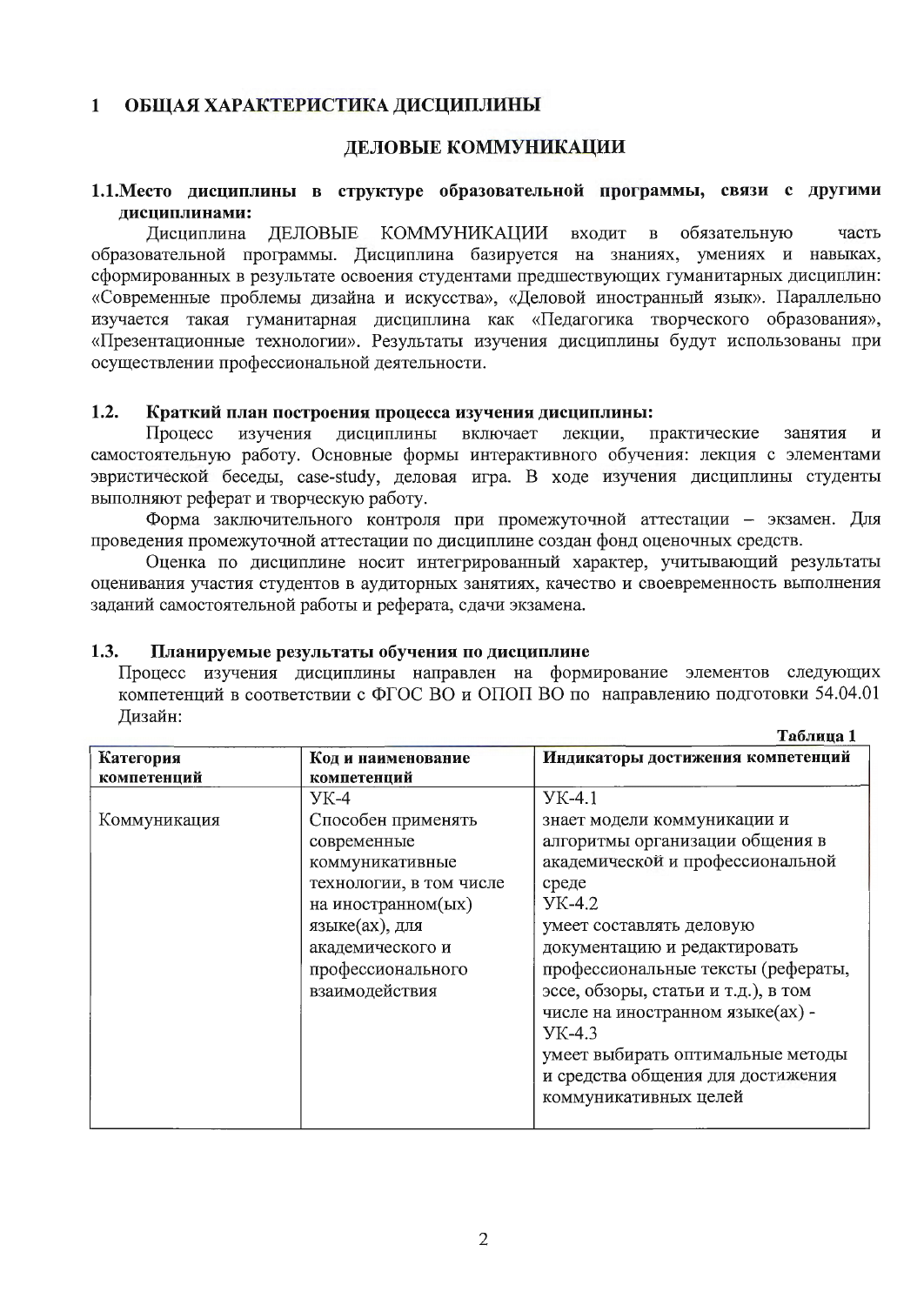| Межкультурное   | $YK-5$                                             | $YK-5.1$                                                       |
|-----------------|----------------------------------------------------|----------------------------------------------------------------|
| взаимодействие  | Способен анализировать и<br>учитывать разнообразие | знает механизмы межкультурного<br>взаимодействия в обществе на |
|                 | культур в процессе                                 | современном этапе, принципы                                    |
|                 | межкультурного                                     | соотношения общемировых и                                      |
|                 | взаимодействия                                     | национальных культурных процессов<br>$YK-5.2$                  |
|                 |                                                    | умеет адекватно оценивать                                      |
|                 |                                                    | межкультурные диалоги в                                        |
|                 |                                                    | современном обществе -<br>$YK-5.3$                             |
|                 |                                                    | умеет толерантно взаимодействовать с                           |
|                 |                                                    | представителями различных культур                              |
| Организаторская | $OIIK-4$                                           | $OIIK-4.1$                                                     |
| деятельность    | Способен организовывать,                           | знает принципы и технологии                                    |
|                 | проводить и участвовать в                          | организации и проведения                                       |
|                 | художественных                                     | художественных мероприятий                                     |
|                 | выставках, конкурсах,                              | $OIIK-4.2$                                                     |
|                 | фестивалях;                                        | умеет профессионально подготовить                              |
|                 | разрабатывать и                                    | творческие работы для участия в                                |
|                 | реализовывать                                      | выставках, конкурсах, фестивалях                               |
|                 | инновационные                                      | (презентация, демонстрация,                                    |
|                 | художественно-                                     | инсталляция и т.д.)                                            |
|                 | творческие мероприятия,                            |                                                                |
|                 | презентации,                                       |                                                                |
|                 | инсталляции, проявлять                             |                                                                |
|                 | творческую                                         |                                                                |
|                 | инициативу                                         |                                                                |
|                 |                                                    |                                                                |

В результате изучения дисциплины обучающийся должен:

#### Знать:

-модели деловой коммуникации и алгоритмы организации общения в академической и профессиональной среде,

- механизмы межкультурного взаимодействия в обществе на современном этапе,

- принципы выступлений и технологии создания и проведения презентаций на арт-мероприятиях Уметь:

- составлять деловую документацию и редактировать профессиональные тексты (рефераты, эссе, обзоры, статьи и т.д.), выбирать оптимальные методы и средства общения для достижения коммуникативных целей

- адекватно оценивать межкультурные диалоги в современном обществе, толерантно взаимодействуя с представителями различных культур

- профессионально подготовить творческие работы для участия в выставках, конкурсах, фестивалях (презентация, демонстрация, инсталляция и т.д.)

Демонстрировать навыки и опыт деятельности с использованием полученных знаний и умений при осуществлении профессиональной деятельности.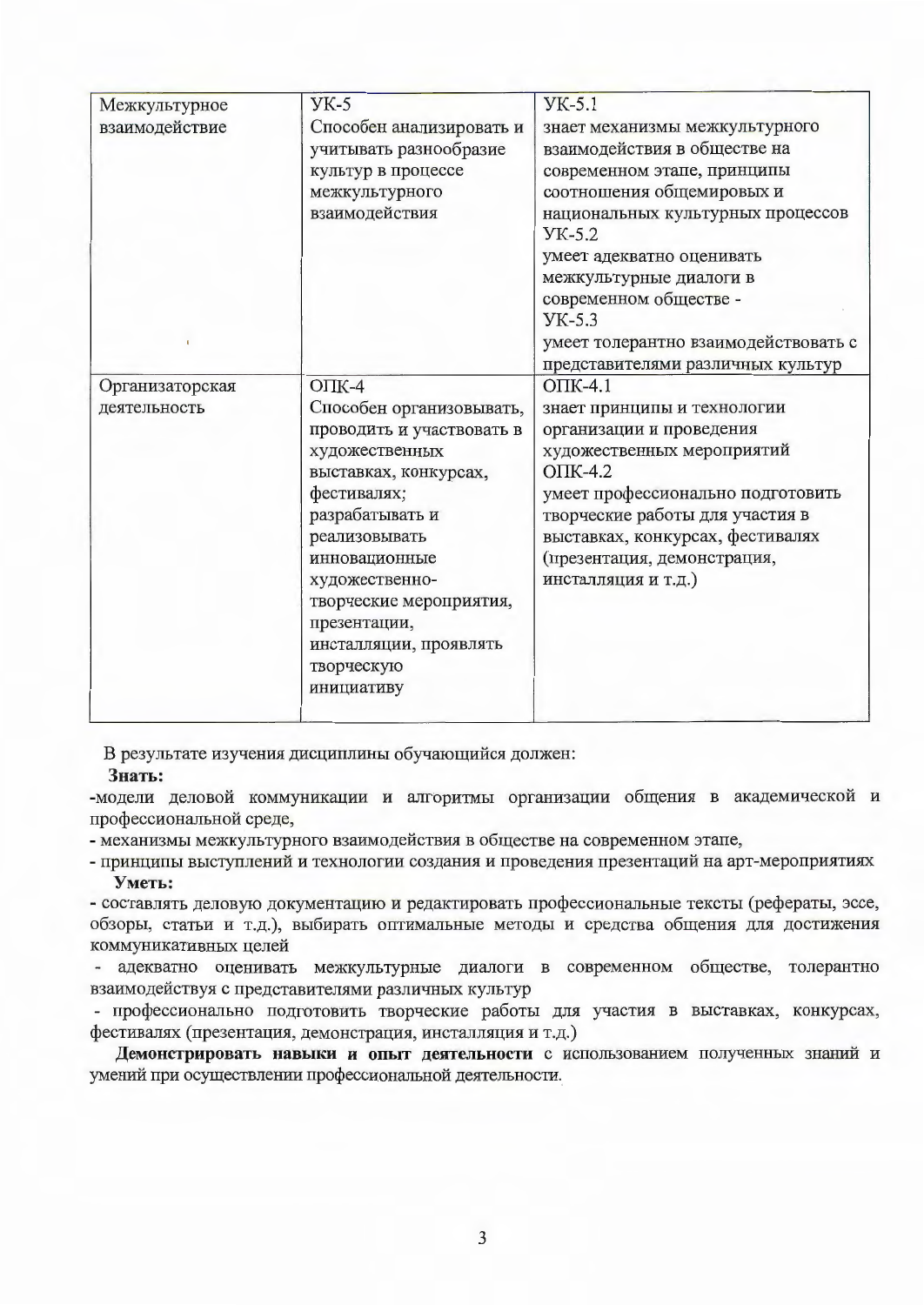# 1.4. Объем дисциплины

| Таолица 2<br>По семестрам            |                |     |                |                |  |  |  |
|--------------------------------------|----------------|-----|----------------|----------------|--|--|--|
| Трудоемкость дисциплины              | Всего          |     |                |                |  |  |  |
|                                      |                | 1   | $\overline{2}$ | 3              |  |  |  |
| Зачетных единиц (з.е.)               | 3              |     |                | 3              |  |  |  |
| Часов (час)                          | 108            |     |                | 108            |  |  |  |
| Контактная работа                    |                |     |                |                |  |  |  |
| (минимальный объем):                 |                |     |                |                |  |  |  |
| По видам учебных занятий:            |                |     |                |                |  |  |  |
| Аудиторные занятия всего, в т.ч.     | 24             |     |                | 24             |  |  |  |
| Лекции (Л)                           | 6              |     |                | 6              |  |  |  |
| Практические занятия (ПЗ)            |                |     |                |                |  |  |  |
| Семинары (С)                         | 18             |     |                | 18             |  |  |  |
| Другие виды занятий (Др)             |                |     |                |                |  |  |  |
| Консультации (10% от Л, ПЗ, С, Др)   |                |     |                |                |  |  |  |
| Самостоятельная работа всего, в т.ч. | 84             |     |                | 84             |  |  |  |
| Курсовой проект (КП)                 |                |     |                |                |  |  |  |
| Курсовая работа (КР)                 |                |     |                |                |  |  |  |
| Расчетно-графическая работа (РГР)    |                |     |                |                |  |  |  |
| Графическая работа (ГР)              |                |     |                |                |  |  |  |
| Расчетная работа (PP)                |                |     |                |                |  |  |  |
| $Pe$ ферат $(P)$                     | 36             |     |                | 36             |  |  |  |
| Практическая внеаудиторная           |                |     |                |                |  |  |  |
| (домашняя) работа (ПВР, ДР)          |                |     |                |                |  |  |  |
| Творческая работа (эссе, клаузура)   | 10             |     |                | 10             |  |  |  |
| Подготовка к контрольной работе      | $\overline{2}$ |     |                | $\overline{2}$ |  |  |  |
| Подготовка к экзамену, зачету        | 36             |     |                | 36             |  |  |  |
| Другие виды самостоятельных занятий  |                |     |                |                |  |  |  |
| (подготовка к занятиям)              |                |     |                |                |  |  |  |
| Форма промежуточной аттестации по    |                |     |                |                |  |  |  |
| дисциплине (зачет, экзамен, курсовой | экзамен        | Экз |                |                |  |  |  |
| проект, курсовая работа)             |                |     |                |                |  |  |  |

# 2. СОДЕРЖАНИЕ ДИСЦИПЛИНЫ

Таблица 3

| Код<br>раздела | Раздел, тема, содержание дисциплины                                                                                                                                                                                                                                                                                                                                                                                                           |  |  |  |  |  |  |
|----------------|-----------------------------------------------------------------------------------------------------------------------------------------------------------------------------------------------------------------------------------------------------------------------------------------------------------------------------------------------------------------------------------------------------------------------------------------------|--|--|--|--|--|--|
| P.1            | Устные деловые коммуникации»                                                                                                                                                                                                                                                                                                                                                                                                                  |  |  |  |  |  |  |
|                | Тема 1. Специфика устного публичного выступления дизайнера<br>Общая характеристика устной деловой коммуникации дизайнера. Устное<br>публичное выступление в сфере дизайна как триединый процесс<br>(коммуникация - интеракция - перцепция). Специфика работы над<br>публичным выступлением. Функции публичного выступления:<br>информационно-коммуникативная, интерактивная, гносеологическая,<br>аксиологическая, нормативная, перцептивная. |  |  |  |  |  |  |
|                | Тема 2. Основы подготовки к устному публичному выступлению.<br>Матрица самоанализа качества речи: анализ проблем, связанных с<br>метасообщением (косвенным сообщением дизайнера о себе и о степени<br>освоенности материала). Матрица самоанализа качества речи: анализ<br>качества голоса и речи выступающего дизайнера. Матрица самоанализа                                                                                                 |  |  |  |  |  |  |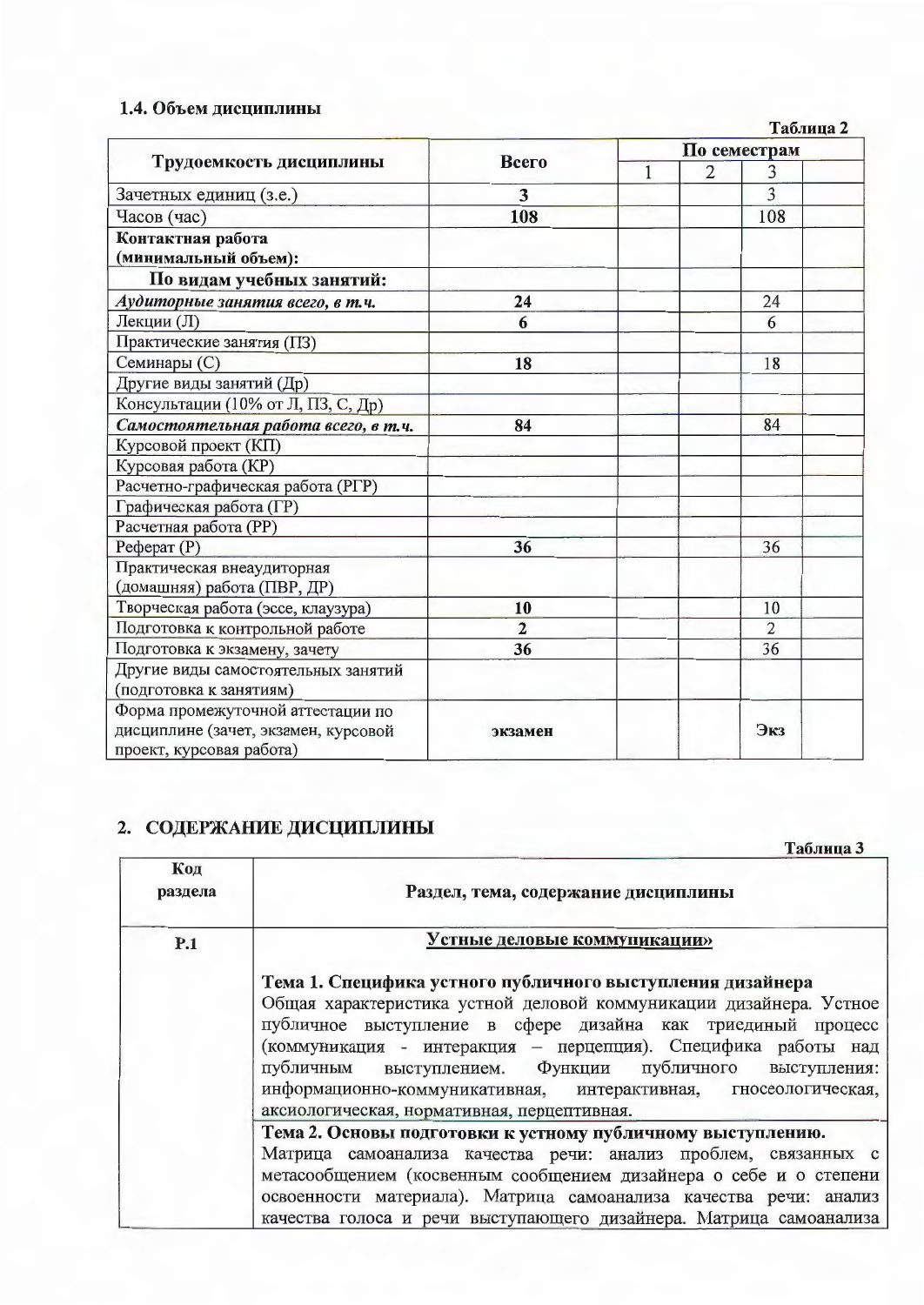|     | качества речи: анализ текста устного выступления дизайнера. Этапы                                                                            |
|-----|----------------------------------------------------------------------------------------------------------------------------------------------|
|     | подготовки публичного выступления. Инвенция как подбор необходимого                                                                          |
|     | материала для выступления дизайнера. Диспозиция как этап распределения                                                                       |
|     | материала в некой логической последовательности. Элокуция как этап                                                                           |
|     | литературной обработки речи перед устным выступлением дизайнера.                                                                             |
|     | Мемория как этап запоминания текста перед презентацией. Акция как этап                                                                       |
|     | отработки произнесения текста перед устным выступлением дизайнера.                                                                           |
|     | Тема 3. Формы устной деловой коммуникации.                                                                                                   |
|     | Специфика переговоров в сфере дизайна: баланс между рациональностью и                                                                        |
|     | эмоциями клиента. Собеседование и переговоры: показатели успешности.                                                                         |
|     | Деловая беседа и переговоры: общее и отличия. Принципы подготовки                                                                            |
|     | успешной презентации. Основные элементы подготовки эффективных                                                                               |
|     | переговоров: разработка плана и программы переговоров, решение                                                                               |
|     | организационных вопросов. Специфика ведения дискуссии в научной                                                                              |
|     | деятельности и бизнес-практике дизайнера. Совещание: этапы, методы                                                                           |
|     | оптимизации проведения. Роль дизайнера как участника и организатора                                                                          |
|     | совещания.                                                                                                                                   |
| P.2 | Письменные деловые коммуникации                                                                                                              |
|     | Тема 4. Стилистика деловой речи. Особенности официально-делового                                                                             |
|     | стиля речи.                                                                                                                                  |
|     |                                                                                                                                              |
|     | Стилистика<br>деловой<br>речи<br>моделей<br>языка.<br>как<br>стандартизация                                                                  |
|     |                                                                                                                                              |
|     | Синтаксические особенности официально-делового стиля. Универсальные                                                                          |
|     | слова в деловом документе. Анализ текста делового документа с точки<br>зрения проверки представленных сведений, работа над стилем изложения. |
|     |                                                                                                                                              |
|     | Исправление распространённых стилистических ошибок в деловом письме.                                                                         |
|     | Тема 5. Служебный этикет в деловой коммуникации дизайнера.<br>Конструктор делового письма.                                                   |
|     | Служебный этикет как норма делового общения. Использование языковых                                                                          |
|     |                                                                                                                                              |
|     | этикетных форм в деловой коммуникации дизайнера. Виды деловых писем<br>дизайнера: информирующие, убеждающие, коммерческие предложения,       |
|     | письма-претензии, ответы на претензии. Этика в деловой корреспонденции,                                                                      |
|     |                                                                                                                                              |
|     |                                                                                                                                              |
|     | возможности положительного психологического воздействия на адресата.<br>Типы речевых ошибок в деловой корреспонденции.                       |

# 3. РАСПРЕДЕЛЕНИЕ УЧЕБНОГО ВРЕМЕНИ

## 3.2. Распределение аудиторных занятий и самостоятельной работы по разделам дисциплины

|         |                    |                                                                          |                                                             |                |                                                         |                  |                                                  | Таблица 4                                       |
|---------|--------------------|--------------------------------------------------------------------------|-------------------------------------------------------------|----------------|---------------------------------------------------------|------------------|--------------------------------------------------|-------------------------------------------------|
|         |                    |                                                                          |                                                             |                | Аудиторные занятия (час.)                               |                  |                                                  | Оценочные                                       |
| Семестр | семестра<br>Неделя | Раздел дисциплины,<br>тема                                               | Практ.<br>ВСЕГО<br>Лекции<br>занятия,<br>ческой<br>семинары |                | в том числе Самост.<br>в форме<br>практи-<br>подготовки | работа<br>(час.) | средства<br>текущего<br>контроля<br>успеваемости |                                                 |
| 3       |                    | Р.1. Тема 1.<br>Специфика устного<br>публичного выступления<br>дизайнера | 6                                                           | $\overline{2}$ |                                                         |                  | 4                                                | Опрос<br>Задание к<br>семинару (case-<br>study) |
| 3       | $2 - 4$            | Р.1. Тема 2.<br>Основы подготовки к                                      | 18                                                          | $\overline{2}$ | 4                                                       |                  | 12                                               | Опрос                                           |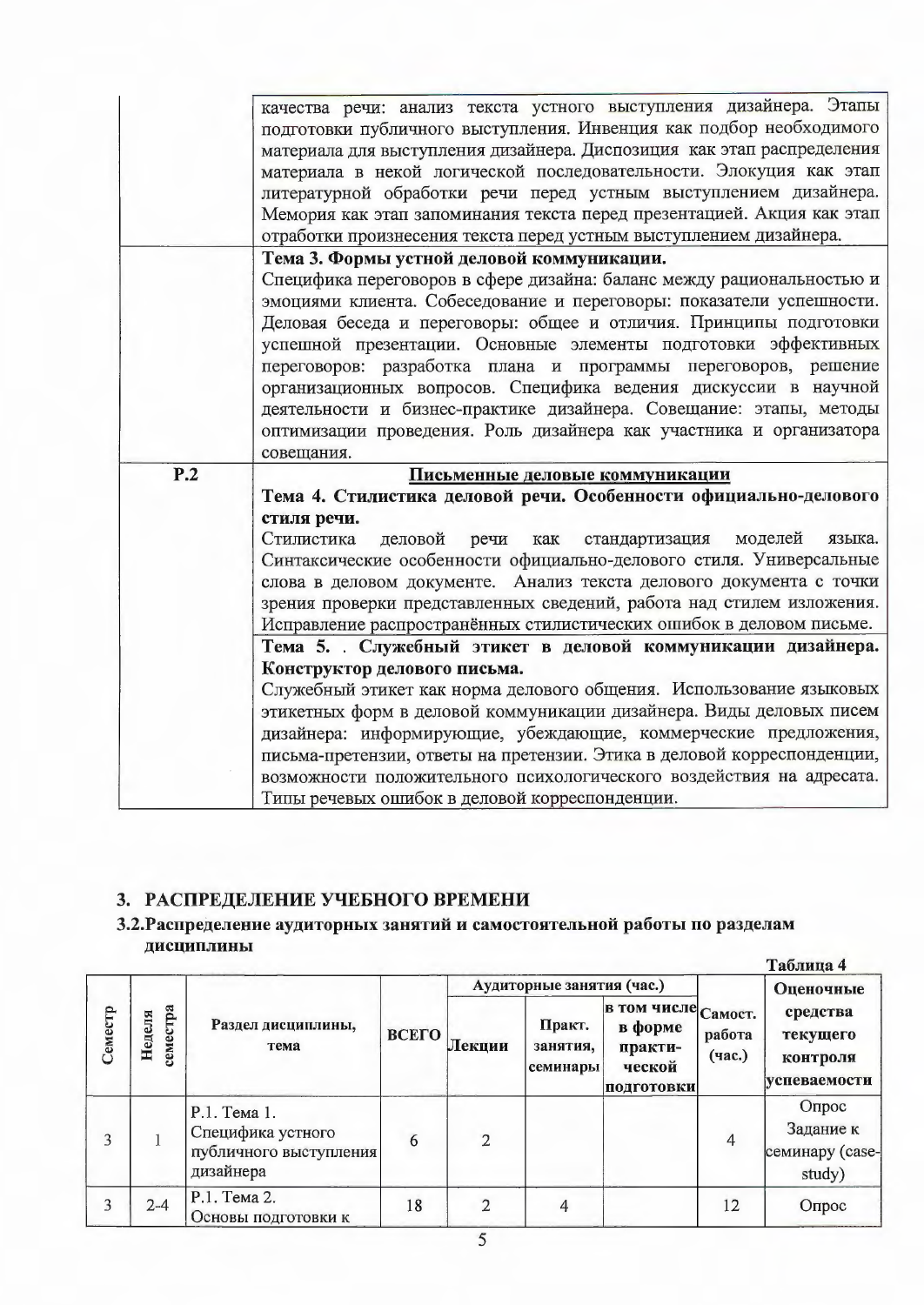|         |                    |                                                                                                                                |       |                | Аудиторные занятия (час.)      |                                                           | Оценочные                   |                                                                           |  |
|---------|--------------------|--------------------------------------------------------------------------------------------------------------------------------|-------|----------------|--------------------------------|-----------------------------------------------------------|-----------------------------|---------------------------------------------------------------------------|--|
| Семестр | семестра<br>Неделя | Раздел дисциплины,<br>тема                                                                                                     | ВСЕГО | Лекции         | Практ.<br>занятия,<br>семинары | в том числе<br>в форме<br>практи-<br>ческой<br>подготовки | Самост.<br>работа<br>(час.) | средства<br>текущего<br>контроля<br>успеваемости                          |  |
|         |                    | устному публичному<br>выступлению                                                                                              |       |                |                                |                                                           |                             | Задания к<br>семинарам<br>(case-study,<br>тематический<br>доклад)         |  |
| 3       | $5 - 7$            | Р.1. Тема 3.<br>Формы устной<br>деловой<br>коммуникации.                                                                       | 18    |                | 6                              |                                                           | 12                          | Задания к<br>семинарам<br>(творческая<br>работа<br>деловая игра)          |  |
| 3       | $8 - 9$            | Р.2. Тема 4. Стилистика<br>деловой<br>речи.<br>Особенности<br>официально-делового<br>стиля речи                                | 12    | $\overline{2}$ | $\overline{2}$                 |                                                           | 8                           | Составление<br>словаря<br>терминов<br>Задание к<br>семинарам<br>(pedepar) |  |
| 3       | $10-12$            | Р.2. Тема 5. Служебный<br>деловой<br>этикет<br>$\, {\bf B}$<br>коммуникации<br>дизайнера.<br>Конструктор<br>делового<br>письма | 18    |                | 6                              |                                                           | 12                          | Задание к<br>семинарам<br>(деловая игра)                                  |  |
| 3       |                    | Подготовка к экзамену                                                                                                          | 36    |                |                                |                                                           | 36                          |                                                                           |  |
|         |                    | Итого:                                                                                                                         | 108   | 6              | 18                             |                                                           | 84                          | экзамен                                                                   |  |

#### 3.2. Другие виды занятий

Не предусмотрено

3.3. Мероприятия самостоятельной работы и текущего контроля

#### 3.3.1 Примерный перечень тем рефератов (эссе, творческих работ) Темы рефератов:

- 1. Основные модели и стили деловых коммуникаций.
- 2. Вербальные и невербальные средства деловой коммуникации.
- 3. Коммуникационные барьеры в зависимости от социальных, культурных и этнических аспектов.
- 4. Особенности деловой коммуникации по телефону и Интернету
- 5. Влияние протокольных мероприятий на процесс делового общения.
- 6. Формы деловой коммуникации: беседы, совещания, собрания. Темы творческих работ:

Выступление на открытии выставки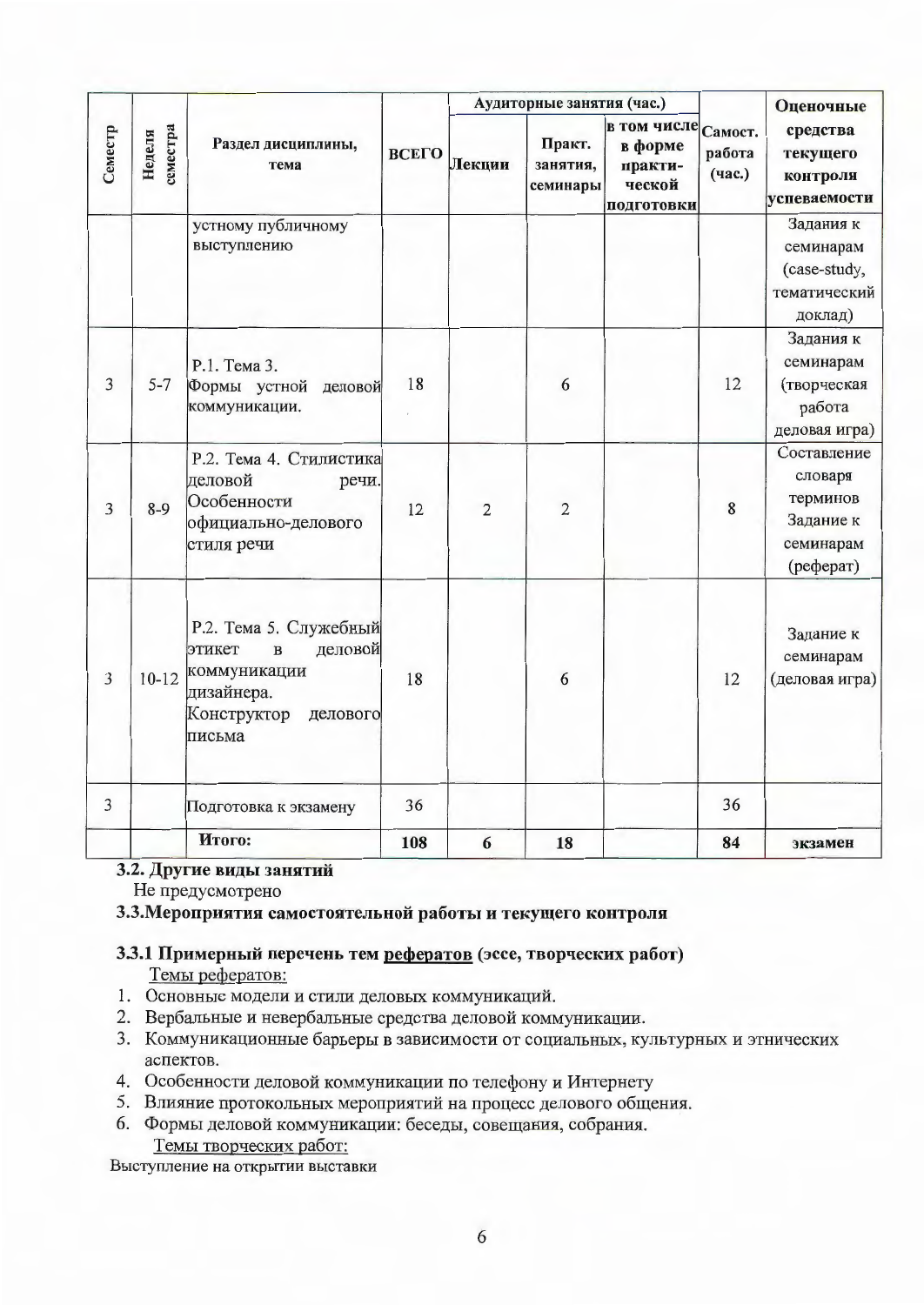#### 3.3.2 Примерная тематика контрольных работ

Предусмотрены тестовые задания.

# 4. ПРИМЕНЯЕМЫЕ ТЕХНОЛОГИИ ОБУЧЕНИЯ

#### Таблица 5

|                                            |                              |            | Активные методы обучения       |           |                     |                                 |                                |                 |                      |                                       |                                      |                                                          |           | Дистанционные образовательные<br>технологии и электронное обучение |                                     |          |                                |          |                         |
|--------------------------------------------|------------------------------|------------|--------------------------------|-----------|---------------------|---------------------------------|--------------------------------|-----------------|----------------------|---------------------------------------|--------------------------------------|----------------------------------------------------------|-----------|--------------------------------------------------------------------|-------------------------------------|----------|--------------------------------|----------|-------------------------|
| Код<br>раздела<br>, темы<br>дисцип<br>лины | тестирование<br>Компьютерное | Кейс-метод | игра<br>ролевая<br>Деловая или | Портфолио | в команде<br>Работа | развивающей кооперации<br>Метод | система<br>Балльно-рейтинговая | Проектный метод | Другие методы (какие | Мастер-классы<br>онные учебные курсы, | размещенные в системе<br>Электронные | электронного обучения Moodle<br>Виртуальные практикумы и | тренажеры | Вебинары и видеоконференции                                        | И<br>web-конференции<br>Асинхронные | семинары | Совместная работа и разработка | контента | Другие (указать, какие) |
| P.1                                        | $\ast$                       | $\ast$     | $\ast$                         |           | $\ast$              | $\ast$                          |                                |                 |                      |                                       | $\ast$                               |                                                          |           |                                                                    |                                     |          |                                |          |                         |
| P.2                                        | $\ast$                       | $\ast$     | $\ast$                         |           | $*$                 | $\ast$                          |                                |                 |                      |                                       | *                                    |                                                          |           |                                                                    |                                     |          |                                |          |                         |

## 5. УЧЕБНО-МЕТОДИЧЕСКОЕ И ИНФОРМАЦИОННОЕ ОБЕСПЕЧЕНИЕ ДИСЦИПЛИНЫ

#### 5.2. Рекомендуемая литература

#### 5.2.1. Основная литература

- 1) Основы профессиональной межкультурной коммуникации: учебник / Н.В. Барышников. -М.: ИНФРА-М, 2014. - Режим доступа: http://znanium.com/catalog.php?bookinfo=408974
- 2) Титова, Л.Г. Технологии делового общения: учебное пособие / Л.Г. Титова. М.: Юнити-Дана, 2015. - 239 с. - Режим доступа: http://biblioclub.ru/index.php?page=book&id=436854 1.

#### 5.2.2 Дополнительная литература

1) Коммуникативные технологии в информационном обществе: практикум / сост. Е.А. Сергодеева, М.Т. Асланова, Е.В. Сапрыкина. - Ставрополь: СКФУ, 2016. - 106 с. - Режим доступа: http://biblioclub.ru/index.php?page=book&id=466994

2) Психология и этика делового общения: учебник / В.Ю. Дорошенко, Л.И. Зотова, В.Н. Лавриненко и др. - 5-е изд., перераб. и доп. - М. : Юнити-Дана, 2015. - 415 с. - Режим доступа: http://biblioclub.ru/index.php?page=book&id=117118

3) Чернышова, Л.И. Деловое общение: учебное пособие / Л.И. Чернышова. - М.: Юнити-Дана, 2008. - 416 с. - Режим доступа: http://biblioclub.ru/index.php?page=book&id=89669 4) Фатеева, И.М. Культура речи и деловое общение : учебное пособие / И.М. Фатеева. - М. :

МИРБИС: Директ-Медиа, 2016. - 269 с. - Режим доступа:

http://biblioclub.ru/index.php?page=book&id=441404

5) Кузнецов, И. Н. Деловое общение : учеб. пособие / И. Н. Кузнецов. - 2-е изд. - М. : Дашков и К, 2007. - 528 с.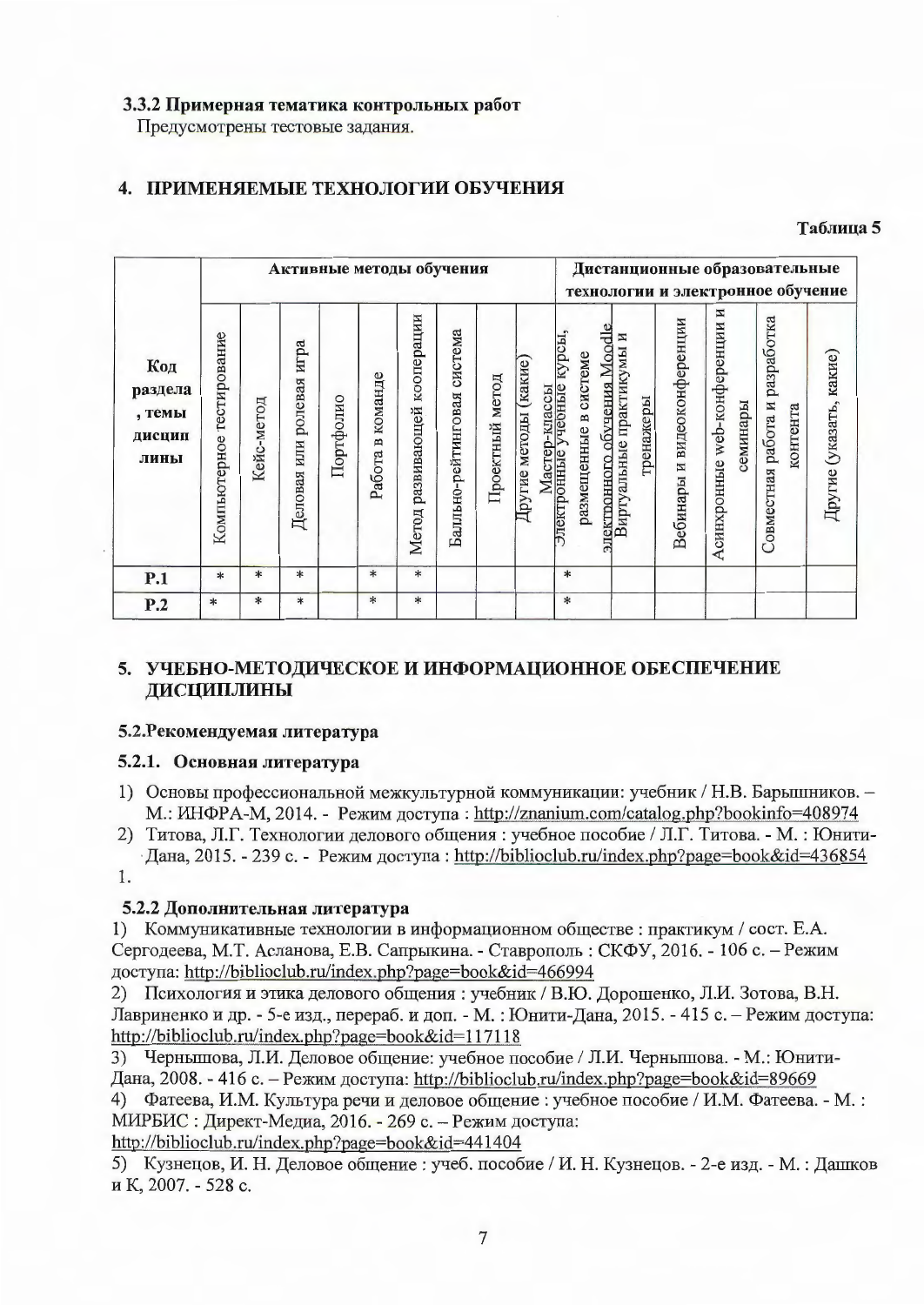6) Самыгин, С. И. Деловое общение : учеб. пособие / С. И. Самыгин, А. М. Руденко. - 2-е изд., стер. - М.: КНОРУС, 2016. - 438 с.

5.2. Учебно-методическое обеспечение для самостоятельной работы Не используется

5.3. Перечень информационных технологий, осуществлении используемых при образовательного процесса по дисциплине, включая перечень программного обеспечения и информационных справочных систем

#### 5.3.1 Перечень программного обеспечения

Таблина 6

| Тип ПО         | Название         | Источник               | Доступность для |
|----------------|------------------|------------------------|-----------------|
|                |                  |                        | студентов       |
|                |                  |                        |                 |
| Прикладное ПО/ | Microsoft Office | Лицензионная программа | Доступно        |
| Офисный пакет  |                  |                        | в компьютерном  |
|                |                  |                        | классе и в      |
|                |                  |                        | аудиториях для  |
|                |                  |                        | самостоятельной |
|                |                  |                        | работы УрГАХУ   |
|                |                  |                        |                 |

#### 5.3.2 Базы данных и информационные справочные системы

- Университетская библиотека. Режим доступа: http://biblioclub.ru/
- Справочная правовая система «КонсультантПлюс». Режим доступа: http://www.consultant.ru/
- Справочная правовая система «Гарант». Режим доступа: http://garant.ru
- Научная электронная библиотека. Режим доступа: https://elibrary.ru/

- Электронно-библиотечная система «ZNANIUM.COM». Режим доступа:

- Электронная библиотечная система «ЭБС ЮРАЙТ». Режим доступа: http:// znanium.com https://biblio-online.ru/

- Электронно-библиотечная система Издательства Лань (ЭБС). Режим доступа: https://e.lanbook.com/

Реферативная база данных рецензируемой литературы Scopus. Режим доступа: https://www.scopus.com

Политематическая реферативно-библиографическая и наукометрическая (библиометрическая) база данных Web of Science. Режим доступа: http://.webofknowledge.com

#### 5.4 Электронные образовательные ресурсы

Электронный учебный курс ДЕЛОВЫЕ КОММУНИКАЦИИ. Режим доступа: http://edu.usaaa.ru/

### 6. МЕТОДИЧЕСКИЕ УКАЗАНИЯ ДЛЯ ОБУЧАЮЩИХСЯ ПО ОСВОЕНИЮ ДИСЦИПЛИНЫ

#### Студент обязан:

1) знать:

- график учебного процесса по дисциплине (календарный план аудиторных занятий и планграфик самостоятельной работы);
- порядок формирования итоговой оценки по дисциплине; (преподаватель на первом занятии по дисциплине знакомит студентов с перечисленными
- организационно-методическими материалами); 2) посещать все виды аудиторных занятий (преподаватель контролирует посещение всех видов занятий), вести самостоятельную работу  $\Pi$ <sup>O</sup> дисциплине, используя литературу,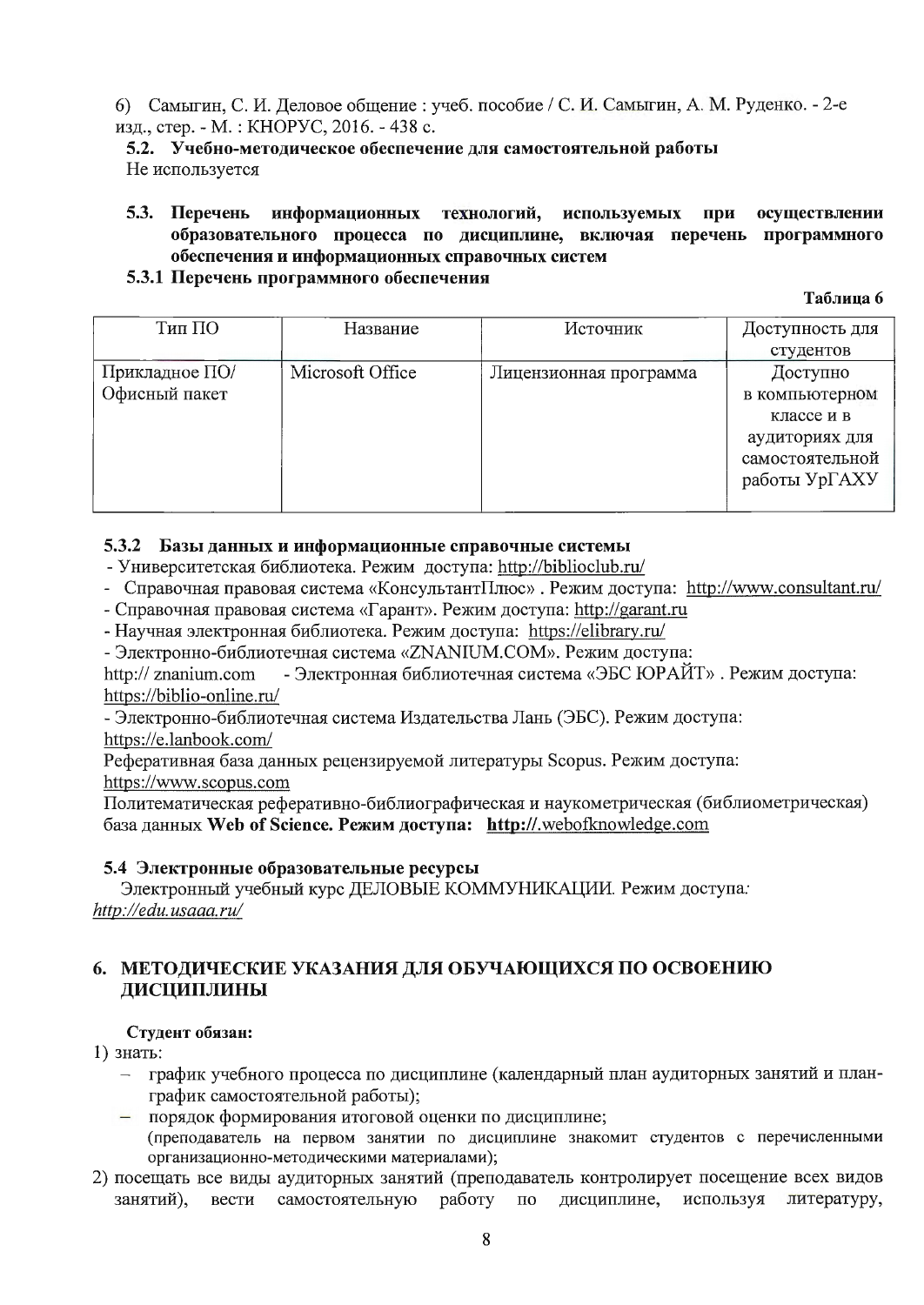рекомендованную в рабочей программе дисциплины и преподавателем (преподаватель передает список рекомендуемой литературы студентам);

- 3) готовиться и активно участвовать в аудиторных занятиях, используя рекомендованную литературу и методические материалы;
- 4) своевременно и качественно выполнять все виды аудиторных и самостоятельных работ, предусмотренных графиком учебного процесса по дисциплине (преподаватель ведет непрерывный мониторинг учебной деятельности студентов);
- 5) в случае возникновения задолженностей по текущим работам своевременно до окончания семестра устранить их, выполняя недостающие или исправляя не зачтенные работы, предусмотренные графиком учебного процесса (преподаватель на основе данных мониторинга учебной деятельности своевременно предупреждает студентов о возникших задолженностях и необходимости их устранения).

#### 7. МАТЕРИАЛЬНО-ТЕХНИЧЕСКОЕ ОБЕСПЕЧЕНИЕ ДИСЦИПЛИНЫ

В качестве материально-технического обеспечения дисциплины используется традиционная оборудованная аудитория (классная доска, аудиторные столы и стулья), обеспечивающая чтение лекций и проведение практических занятий. Используется мультимедийное оборудование при проведении интерактивных форм обучения.

#### 8. ФОНД ОЦЕНОЧНЫХ СРЕДСТВ ДЛЯ ПРОВЕДЕНИЯ ПРОМЕЖУТОЧНОЙ **АТТЕСТАЦИИ**

Фонд оценочных средств предназначен для оценки:

- 1) соответствия фактически достигнутых каждым студентом результатов изучения дисциплины результатам, запланированным в формате индикаторов «знать, уметь, иметь навыки» (п.1.4) и получения интегрированной оценки по дисциплине;
- $(2)$ уровня формирования элементов компетенций, соответствующих этапу изучения дисциплины.

#### 8.1. КРИТЕРИИ ОЦЕНИВАНИЯ РЕЗУЛЬТАТОВ КОНТРОЛЬНО-ОЦЕНОЧНЫХ **МЕРОПРИЯТИЙ** ТЕКУЩЕЙ  $\mathbf{M}$ ПРОМЕЖУТОЧНОЙ **АТТЕСТАЦИИ TIO** ДИСЦИПЛИНЕ

8.1.1. Уровень формирования элементов компетенций, соответствующих этапу изучения дисциплины, оценивается с использованием следующих критериев и шкалы оценок\*

|                     | Критерии             | Шкала оценок                              |  |  |  |  |
|---------------------|----------------------|-------------------------------------------|--|--|--|--|
|                     | Оценка по дисциплине | Уровень освоения элементов<br>компетенций |  |  |  |  |
| Отлично             |                      | Высокий                                   |  |  |  |  |
| Хорошо              | Зачтено              | Повышенный                                |  |  |  |  |
| Удовлетворительно   |                      | Пороговый                                 |  |  |  |  |
| Неудовлетворительно | Не зачтено           | Элементы не освоены                       |  |  |  |  |

\*) описание критериев см. Приложение 1.

8.1.2. Промежуточная аттестация по дисциплине представляет собой комплексную оценку, определяемую уровнем выполнения всех запланированных контрольно-оценочных мероприятий (КОМ). Используемый набор КОМ имеет следующую характеристику: Таблица 7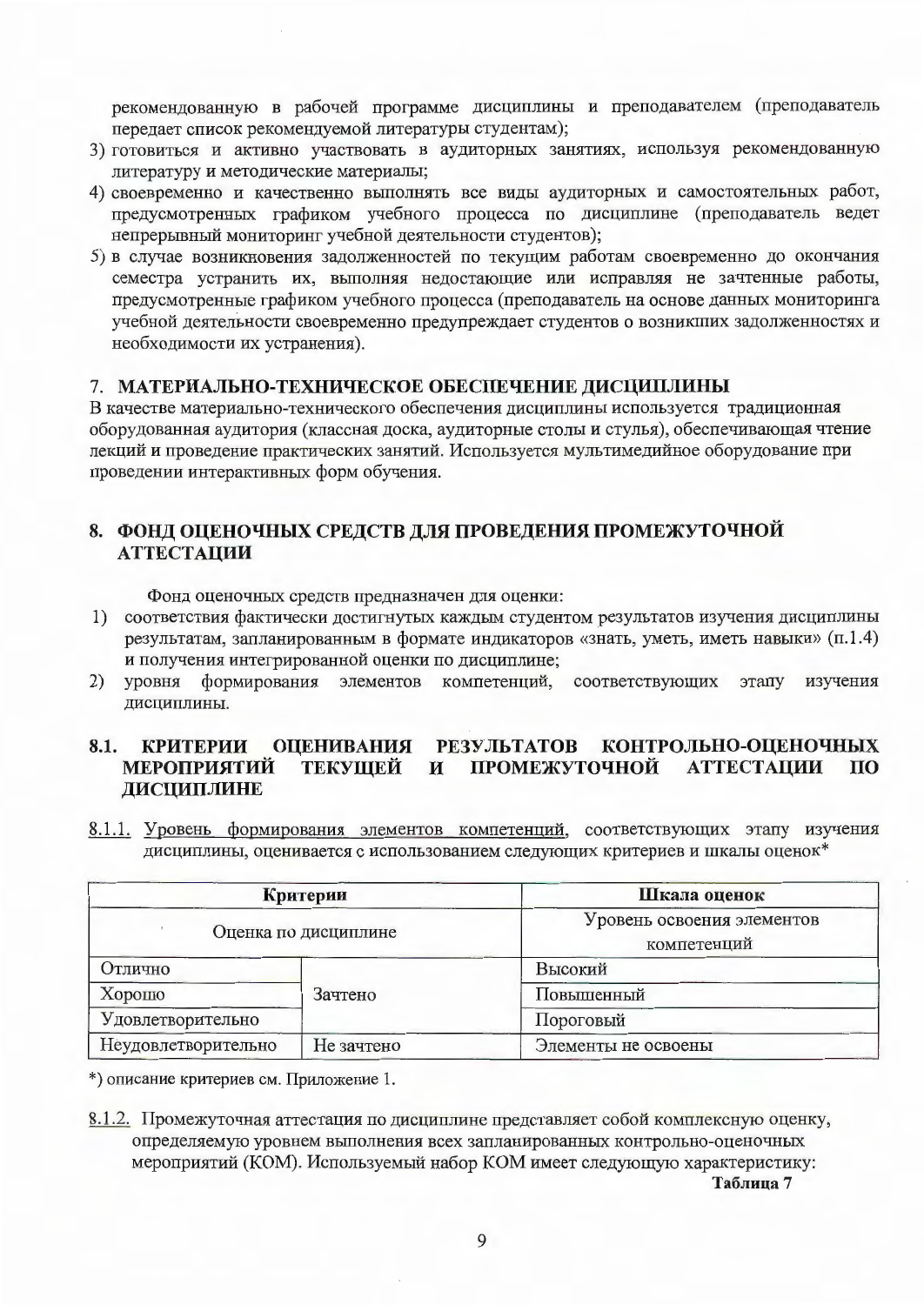| N <sub>2</sub><br>$\pi/\pi$ | Форма КОМ                      | Состав КОМ                                                                                                 |
|-----------------------------|--------------------------------|------------------------------------------------------------------------------------------------------------|
|                             | Посещение аудиторных занятий   |                                                                                                            |
| $\overline{2}$              | Выполнение аудиторных заданий  | опрос<br>составление словаря терминов,<br>Tect.                                                            |
| 3                           | Участие в семинарских занятиях | Подготовка докладов, case-study,<br>тест, выполнение творческой<br>работы, деловая игра<br>Защита реферата |
| 4                           | Подготовка реферата            | 5 заданий                                                                                                  |
| 5                           | Подготовка творческих заданий  | 6 заданий                                                                                                  |
| 6                           | Экзамен                        | 28<br>вопросов                                                                                             |

8.1.3. Оценка знаний, умений и навыков, продемонстрированных студентами при выполнении отдельных контрольно-оценочных мероприятий и оценочных заданий, входящих в их состав, осуществляется с применением следующей шкалы оценок и критериев:

| Уровни оценки<br>достижений<br>студента (оценки) | Критерии<br>для определения уровня достижений                                                    | Шкала оценок              |  |
|--------------------------------------------------|--------------------------------------------------------------------------------------------------|---------------------------|--|
|                                                  | Выполненное оценочное задание:                                                                   |                           |  |
| <b>Высокий</b> (B)                               | соответствует требованиям*, замечаний нет                                                        | Отлично (5)               |  |
| Средний (С)                                      | соответствует требованиям*, имеются<br>замечания, которые не требуют<br>обязательного устранения | Хорошо $(4)$              |  |
| Пороговый (П)                                    | не в полной мере соответствует<br>требованиям*, есть замечания                                   | Удовлетворительно         |  |
| Недостаточный (H)                                | не соответствует требованиям*, имеет<br>существенные ошибки, требующие<br>исправления            | Неудовлетворительно       |  |
| Нет результата (О)                               | не выполнено или отсутствует                                                                     | Оценка не<br>выставляется |  |

\*) Требования и уровень достижений студентов (соответствие требованиям) по каждому контрольнооценочному мероприятию определяется с учетом критериев, приведенных в Приложении 1.

#### 8.2. КРИТЕРИИ ОЦЕНИВАНИЯ РЕЗУЛЬТАТОВ ПРОМЕЖУТОЧНОЙ АТТЕСТАЦИИ ПРИ ИСПОЛЬЗОВАНИИ НЕЗАВИСИМОГО ТЕСТОВОГО КОНТРОЛЯ

При проведении независимого тестового контроля как формы промежуточной аттестации применяется методика оценивания результатов, предлагаемая разработчиками тестов.

### 8.3. ОЦЕНОЧНЫЕ СРЕДСТВА ДЛЯ ПРОВЕДЕНИЯ ТЕКУЩЕЙ И ПРОМЕЖУТОЧНОЙ АТТЕСТАЦИИ

8.3.1. Перечень заданий для аудиторных занятий (лекций): Tema No 1

Задания для проведения устного и фронтального опросов: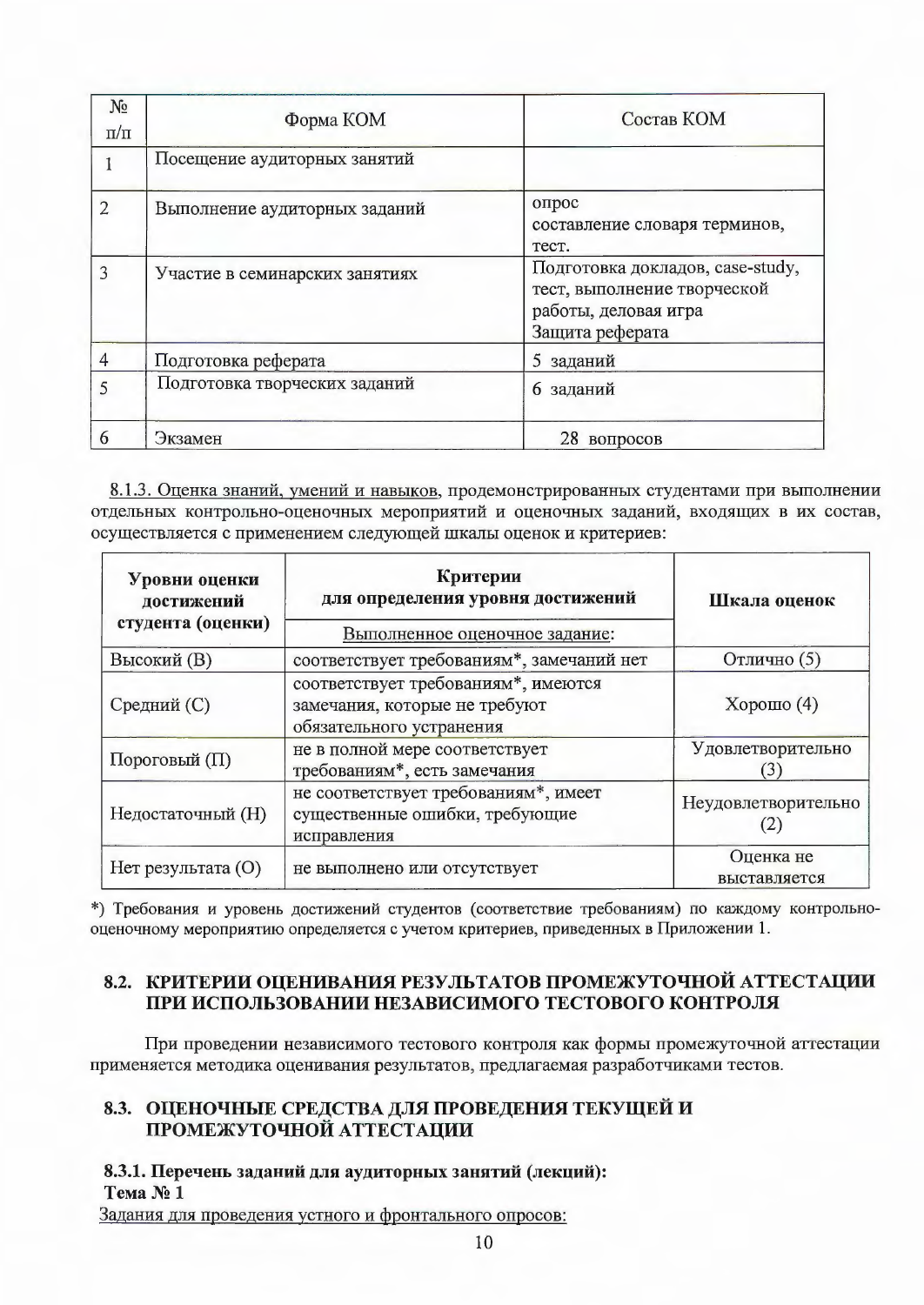1. Определить специфику понятий «коммуникация», «интеракция», «перцепция».

2. Выявить отличия информационно-коммуникативной и интерактивной функций публичного выступления.

3. Охарактеризуйте устную деловую коммуникацию дизайнера.

#### Тема № 2.

Задания для проведения устного и фронтального опросов:

1. Выявить ключевые проблемы, анализируемые при помощи матрицы самоанализа качества речи.

2. Охарактеризовать инвенцию, диспозицию, элокуцию, меморию как этапы подготовки публичного выступления.

#### Тема № 4.

Работа со справочной литературой: составление словаря терминов.

Задания:

- $1.$ Составление тезауруса (глоссария);
- $\overline{2}$ . Пояснить: когда и для чего вводится то или иное определение или понятие.

#### 8.3.2. Перечень заданий для семинарских занятий:

Семинар № 1. Тема 1. (case-study:).

#### Задания к case-study:

1. Прочитайте примеры реализации перцептивной функции в конкретных коммуникативных ситуациях.

2. Поясните, как реквизит обеспечивает продуктивную реализацию перцептивной функции в этих коммуникативных ситуациях.

Приведите свой пример, как подобным образом «прикоснуться к событию» в деловой коммуникации:

На уроке истории учитель, рассказывая о блокаде Ленинграда, показывает классу те 1. самые 125 грамм хлеба в сутки, которые получали дети в самые суровые дни блокады, сковавшей город во время Великой Отечественной войны.

 $2.$ «Ежегодно в памятные блокадные даты на Пискаревском мемориальном кладбище Ленинграда». К выступлениям представителей проходит акция «Блокадный хлеб Международного благотворительного фонда «Защитников Невского плацдарма» выпекают несколько десятков буханок блокадного хлеба. В первый раз акция прошла в 2009 году: тогда использовали рецепт 1942 года.

#### Семинар № 2. Тема 2 (case-study:).

Задания к case-study:

1. Открыть книгу по истории дизайна на любой странице. Отметив, с какого слова начинается эта страница, взять это слово как тему выступления.

2. Сразу спонтанно начать раскрывать эту тему, вспоминая любые интересные факты, связанные с этой темой. Задача - продержаться 2 минуты, причем без пауз-зависаний, и, по возможности, с интересным и увлекательным содержанием.

#### Семинар № 3. Тема 2 (case-study:).

Задания к case-study:

1. Охарактеризуйте факты, которые вы считаете возможным отнести к избранной теме

2. Отберите главные факты, обоснуйте свой выбор.

3. Составьте план речи, разбив его на вступление, основную часть и заключение, обоснуйте данную структуру речи.

4. Подключите к выступлению демонстрационные средства, обоснуйте выбор демонстрационных средств.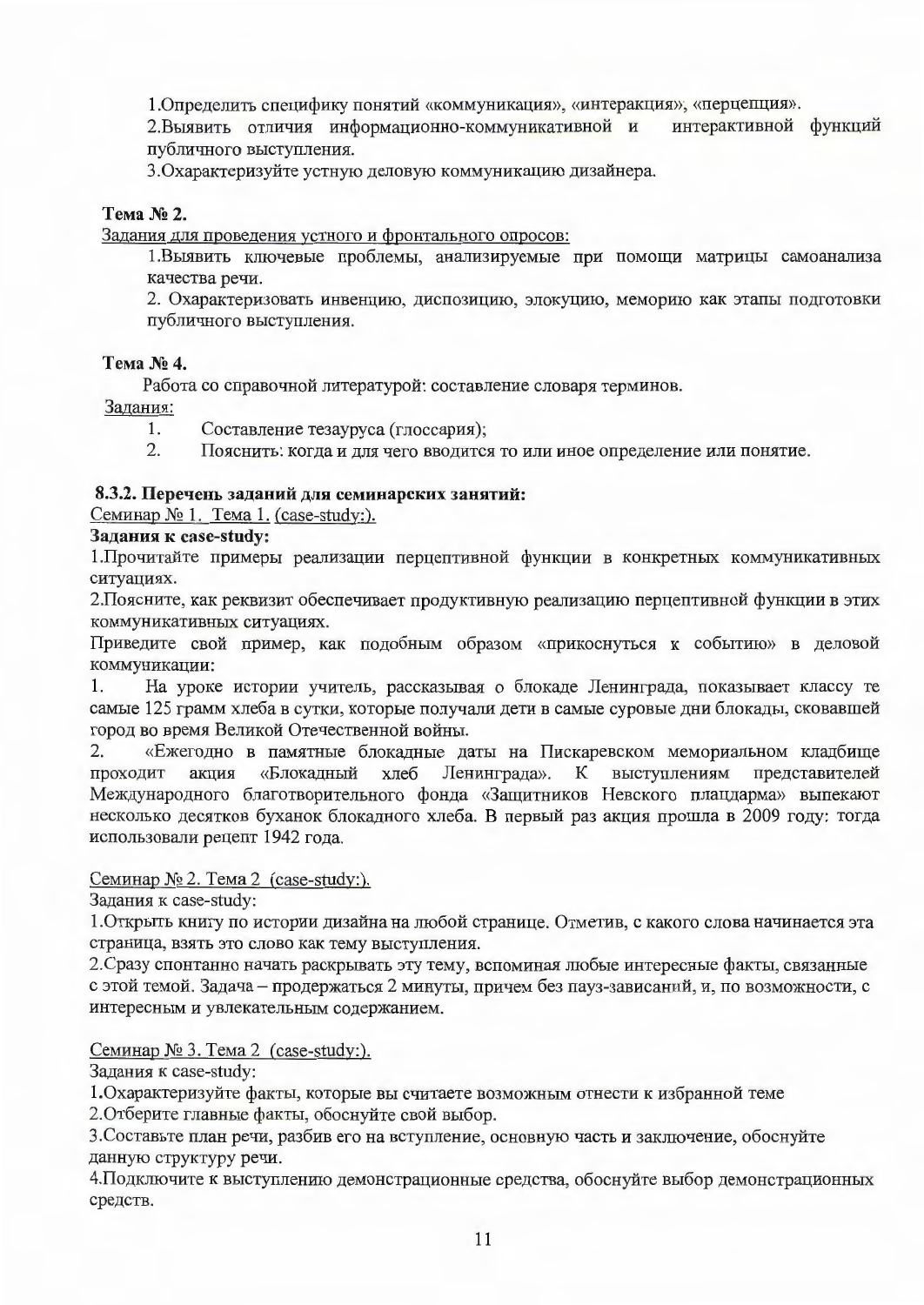5. Охарактеризуйте проблемы, связанные с метасообщением (косвенным сообщением дизайнера о себе и о степени освоенности материала).

Семинар № 4. Тема 2 (тематический доклад):

Темы докладов:

Инвенция как подбор необходимого материала для выступления дизайнера.

Элокуция как этап литературной обработки речи перед устным выступлением дизайнера Мемория как этап запоминания текста перед презентацией.

### Семинар № 5. Тема 3 (творческая работа):

Тема творческой работы:

Выступление на открытии выставки

### Задания к творческой работе:

1. Составить несколько новых вариантов первой фразы выступления, согласно разным типам проработки: вызвать ощущение конфликта, показать контраст, пробудить любознательность, обсудить варианты в группе.

2. Прописать основной текст выступления

3. Составить несколько новых вариантов последней фразы, согласно разным типам проработки: дать конкретное представление, возбудить практический интерес, обратиться к злободневным интересам.

4. Из вариантов первой и последней фразы выступления, выбрать наилучший.

5. Выступить перед аудиторией.

6. Выступление обсудить в группе.

## Семинар № 6. Тема 3 (деловая игра):

### Перечень заданий для деловой игры:

1. Разделиться на роли: ведущий и собеседники разных типов восприятия (визуал, кинестетик, дигитал, аудиал) и характера (всезнайка, болтун, незаинтересованный, почемучка и т.д.).

2. Моделирование ситуации: деловая беседа ведущего с собеседниками разных типов восприятия и характера, провести беседу с учетом данной проблемы.

3. Проанализировать итоги деятельности (реализованности задания).

## Семинар № 7. Тема 3 (деловая игра):

## Перечень заданий для деловой игры:

1. Разделиться на роли: презентаторы, аудитория.

2. Моделирование ситуации: информационное сообщение презентатора перед арт-аудиторией с использованием как можно большего количества различных видов наглядных пособий. К началу презентации одно из пособий (какое конкретно, выбирает аудитория перед началом презентации) будет исключено, провести презентацию с учетом данной проблемы.

3. Проанализировать итоги деятельности (реализованности задания).

## Семинар № 8. Тема 5 (защита реферата).

## Перечень заданий для защиты реферата:

- 1. Обозначить проблему, обосновать выбор, сформулировать тему.
- 2. Охарактеризовать основные источники по теме.
- 3. Систематизировать зафиксированную и отобранную информацию.
- 4. Определить основные понятия.
- 5. Провести самоанализ, предполагающий выявление новизны текста, степень раскрытия
- сущности проблемы, обоснованности выбора источников.

## Темы рефератов:

1. Основные модели и стили деловых коммуникаций.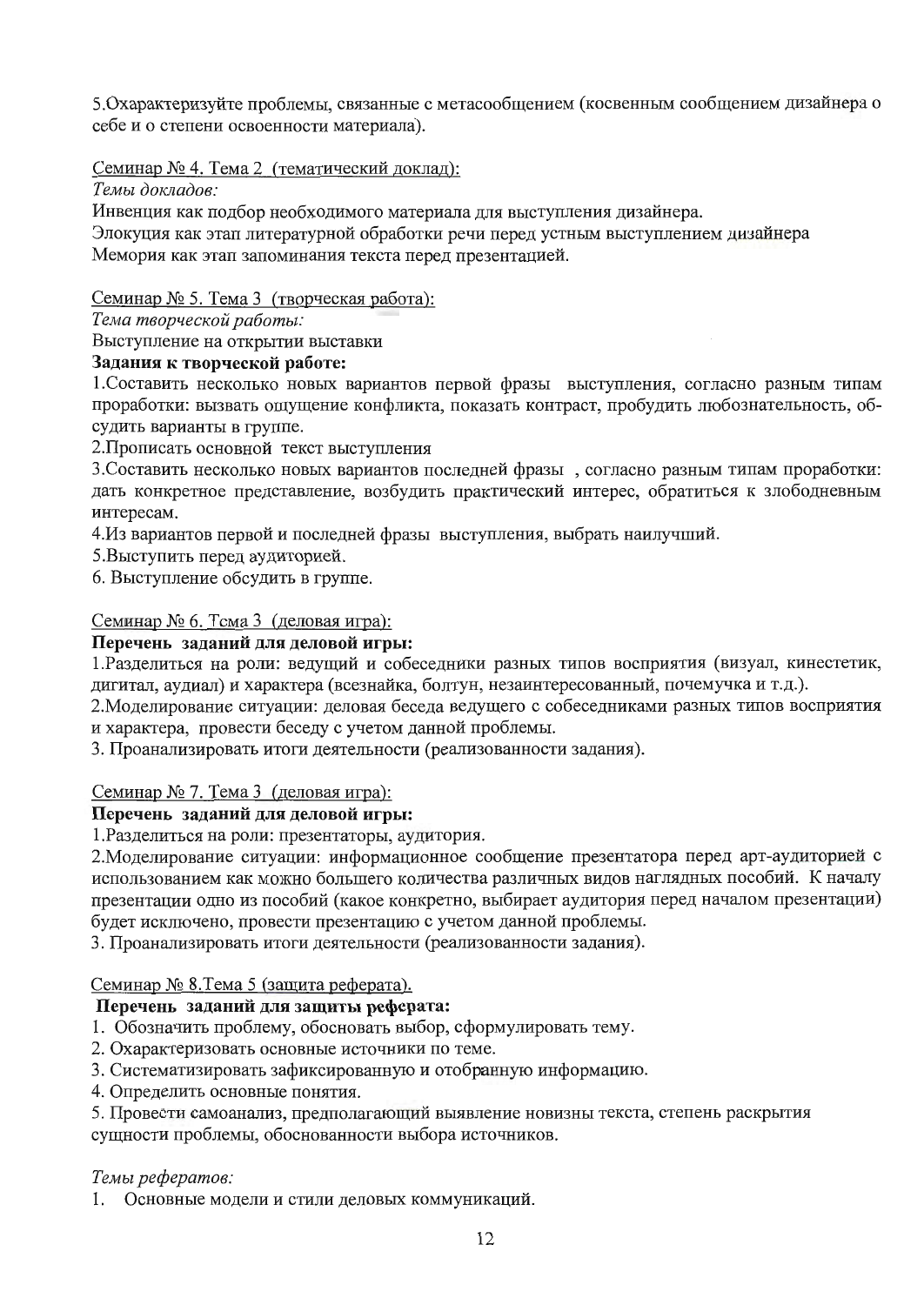2. Вербальные и невербальные средства деловой коммуникации.

3. Коммуникационные барьеры в зависимости от социальных, культурных и этнических аспектов.

- 4. Особенности деловой коммуникации по телефону и Интернету
- 5. Влияние протокольных мероприятий на процесс делового общения.
- Формы деловой коммуникации: беседы, совещания, собрания. 6.

#### Семинар № 9. Тема 5 (деловая игра):

#### Перечень заданий для деловой игры:

1. Разделиться на роли: составителей деловых писем; получателей, принимающих на основе писем решение (затем поменяться ролями).

2. Моделирование ситуации: информационные сообщения составителей текстов деловых писем перед арт-аудиторией

Задания для составителей деловых писем:

-на основе правил деловой документации составить деловое письмо-коммерческое предложение, -презентовать текст арт-аудитории.

Задание получателям:

- составить критерии оценки письма коммерческого предложения,
- оценить представленные тексты, выбрав лучший.
- 3. Проанализировать итоги деятельности (реализованности задания).

#### 8.3.4. Перечень вопросов к экзамену:

- 1. Общая характеристика устной деловой коммуникации дизайнера.
- 2. Устное публичное выступление в сфере дизайна как триединый процесс (коммуникация интеракция - перцепция).
- 3. Функции публичного выступления: информационно-коммуникативная, интерактивная гносеологическая.
- 4. Функции публичного выступления: аксиологическая, нормативная, перцептивная.
- 5. Инвенция как подбор необходимого материала для выступления дизайнера.
- 6. Диспозиция как этап распределения материала в некой логической последовательности.
- 7. Элокуция как этап литературной обработки речи перед устным выступлением дизайнера.
- 8. Мемория как этап запоминания текста перед презентацией.
- 9. Акция как этап отработки произнесения текста перед устным выступлением дизайнера.
- 10. Матрица самоанализа качества речи: анализ проблем, связанных с метасообщением (косвенным сообщением дизайнера о себе и о степени освоенности материала).
- 11. Матрица самоанализа качества речи: анализ качества голоса и речи выступанощего дизайнера
- 12. Матрица самоанализа качества речи: анализ текста устного выступления дизайнера
- 13. Специфика переговоров в сфере дизайна: баланс между рациональностью и эмоциями клиента.
- 14. Собеседование и переговоры: показатели успешности.
- 15. Деловая беседа и переговоры: общее и отличия.
- 16. Основные элементы подготовки эффективных переговоров: разработка плана и программы переговоров, решение организационных вопросов.
- 17. Кинесика и ее роль в межкультурных коммуникациях
- 18. Специфика ведения дискуссии в научной деятельности и бизнес-практике дизайнера
- 19. Совещание: этапы, методы оптимизации проведения.
- 20. Роль дизайнера как участника и организатора совещания.
- 21. Стилистика деловой речи как стандартизация моделей языка. Синтаксические особенности официально-делового стиля.
- 22. Анализ качества деловой речи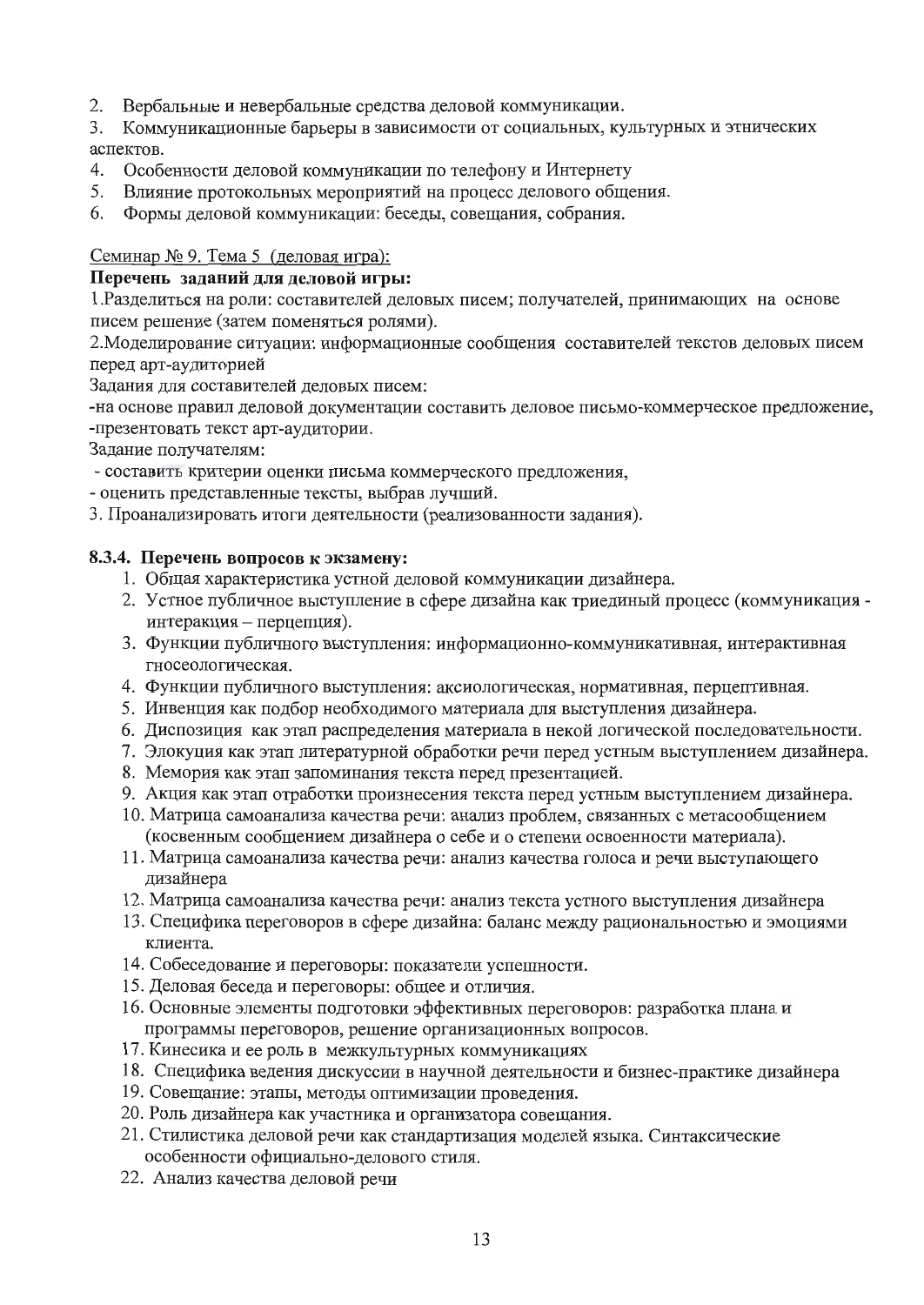- 23. Универсальные слова в деловом документе. Принципы анализа текста делового документа с точки зрения проверки представленных сведений.
- 24. Служебный этикет как норма делового общения. Использование языковых этикетных форм в деловой коммуникации дизайнера.
- 25. Виды деловых писем дизайнера: информирующие, убеждающие, коммерческие предложения.
- 26. Виды деловых писем дизайнера: письма-претензии, ответы на претензии
- 27. Этика в деловой корреспонденции, возможности положительного психологического воздействия на адресата.
- 28. Типы речевых ошибок в деловой корреспонденции.

#### Критерии экзаменационной оценки

#### Оценка «отлично»

систематизированные, глубокие и полные знания по всем разделам дисциплины, а также по основным вопросам, выходящим за пределы учебной программы;

точное использование научной терминологии систематически грамотное и логически правильное изложение ответа на вопросы;

безупречное владение инструментарием учебной дисциплины, умение его эффективно использовать в постановке научных и практических задач;

выраженная способность самостоятельно и творчески решать сложные проблемы и нестандартные ситуации;

полное и глубокое усвоение основной и дополнительной литературы, рекомендованной учебной программой по дисциплине;

умение ориентироваться в теориях, концепциях и направлениях дисциплины и давать им критическую оценку, используя научные достижения других дисциплин;

творческая самостоятельная работа на практических/семинарских занятиях, активное участие в групповых обсуждениях, высокий уровень культуры исполнения заданий;

высокий уровень сформированности заявленных в рабочей программе компетенций.

Оценка «хорошо»

достаточно полные и систематизированные знания по дисциплине;

умение ориентироваться в основных теориях, концепциях и направлениях дисциплины и давать им критическую оценку;

использование научной терминологии, лингвистически и логически правильное изложение ответа на вопросы, умение делать обоснованные выводы;

владение инструментарием по дисциплине, умение его использовать в постановке и решении научных и профессиональных задач;

усвоение основной и дополнительной литературы, рекомендованной учебной программой по дисциплине:

самостоятельная работа на практических занятиях, участие в групповых обсуждениях, высокий уровень культуры исполнения заданий;

средний уровень сформированности заявленных в рабочей программе компетенций.

#### Оценка «удовлетворительно»

достаточный минимальный объем знаний по дисциплине;

усвоение основной литературы, рекомендованной учебной программой;

умение ориентироваться в основных теориях, концепциях и направлениях по дисциплине и давать им оценку;

 $\overline{\phantom{0}}$ использование научной терминологии, стилистическое и логическое изложение ответа на вопросы, умение делать выводы без существенных ошибок;

владение инструментарием учебной дисциплины, умение его использовать в решении типовых задач;

умение под руководством преподавателя решать стандартные задачи;

работа под руководством преподавателя на практических занятиях, допустимый уровень культуры исполнения заданий

достаточный минимальный уровень сформированности заявленных в рабочей программе компетенций.

Оценка «неудовлетворительно»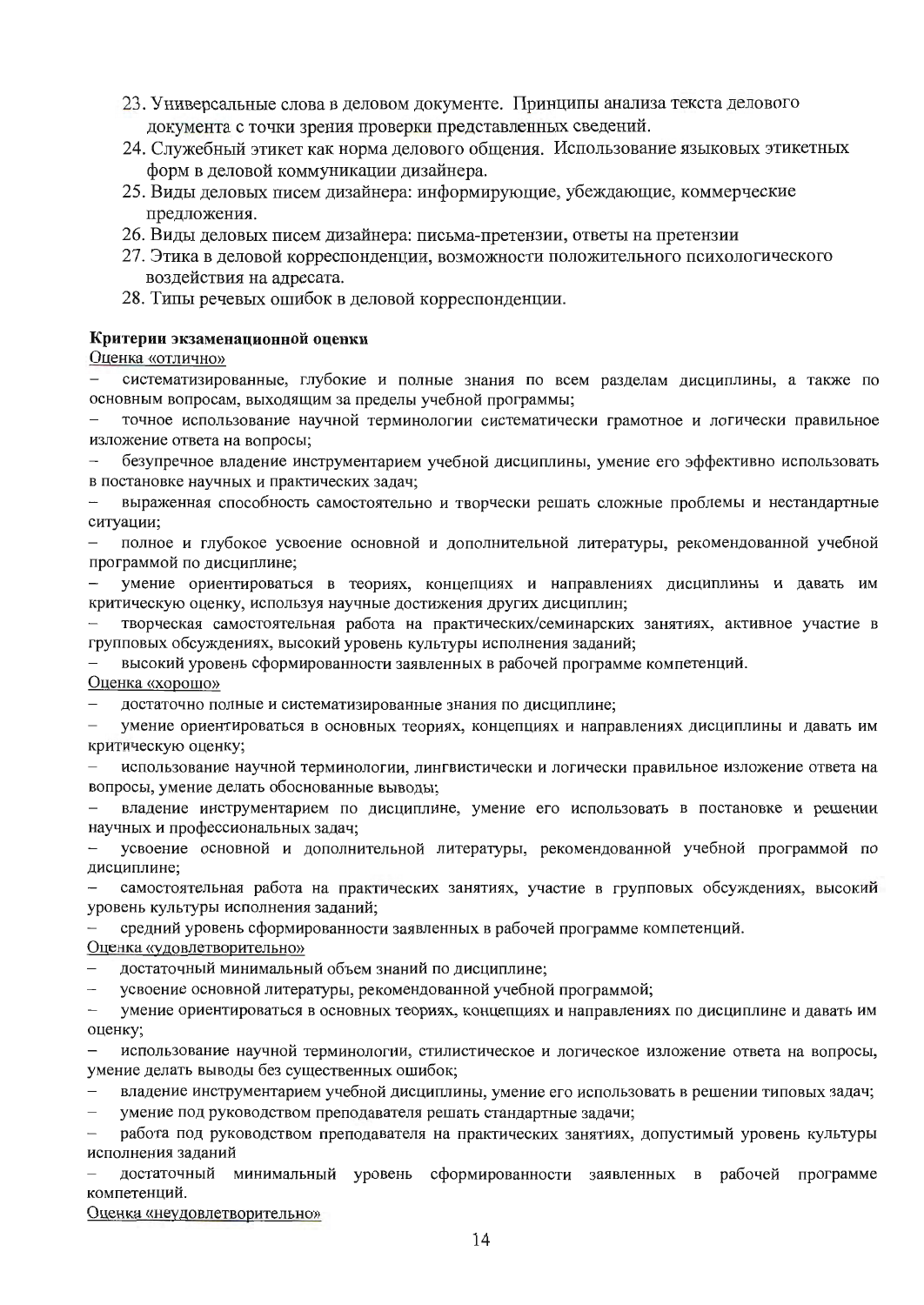- фрагментарные знания по дисциплине;  $\leftarrow$
- отказ от ответа (выполнения письменной работы);  $\equiv$
- знание отдельных источников, рекомендованных учебной программой по дисциплине;  $\equiv$  .
- неумение использовать научную терминологию;  $\equiv$
- наличие грубых ошибок;  $\overline{\phantom{0}}$
- низкий уровень культуры исполнения заданий;  $\frac{1}{2}$
- низкий уровень сформированности заявленных в рабочей программе компетенций.  $\overline{\phantom{0}}$

| Рабочая программа дисциплины составлена авторами:     |                                                 |                                  |               |                |         |  |  |  |
|-------------------------------------------------------|-------------------------------------------------|----------------------------------|---------------|----------------|---------|--|--|--|
| N <sub>2</sub><br>п/п                                 | Кафедра                                         | Ученая степень,<br>ученое звание | Должность     | ФИО            | Подпись |  |  |  |
|                                                       | Кафедра<br>социальных и<br>гуманитарных<br>наук | канд.филологич.<br>наук, доцент  | доцент        | Ю.В. Кондакова |         |  |  |  |
| Рабочая программа дисциплины согласована:             |                                                 |                                  |               |                |         |  |  |  |
| Заведующий кафедрой социальных и гуманитарных<br>наук |                                                 |                                  | В.И. Ветошкин |                |         |  |  |  |
| Директор библиотеки УрГАХУ                            |                                                 |                                  | Н.В. Нохрина  |                |         |  |  |  |
| Декан факультета дизайна                              |                                                 |                                  | И.С. Зубова   |                |         |  |  |  |